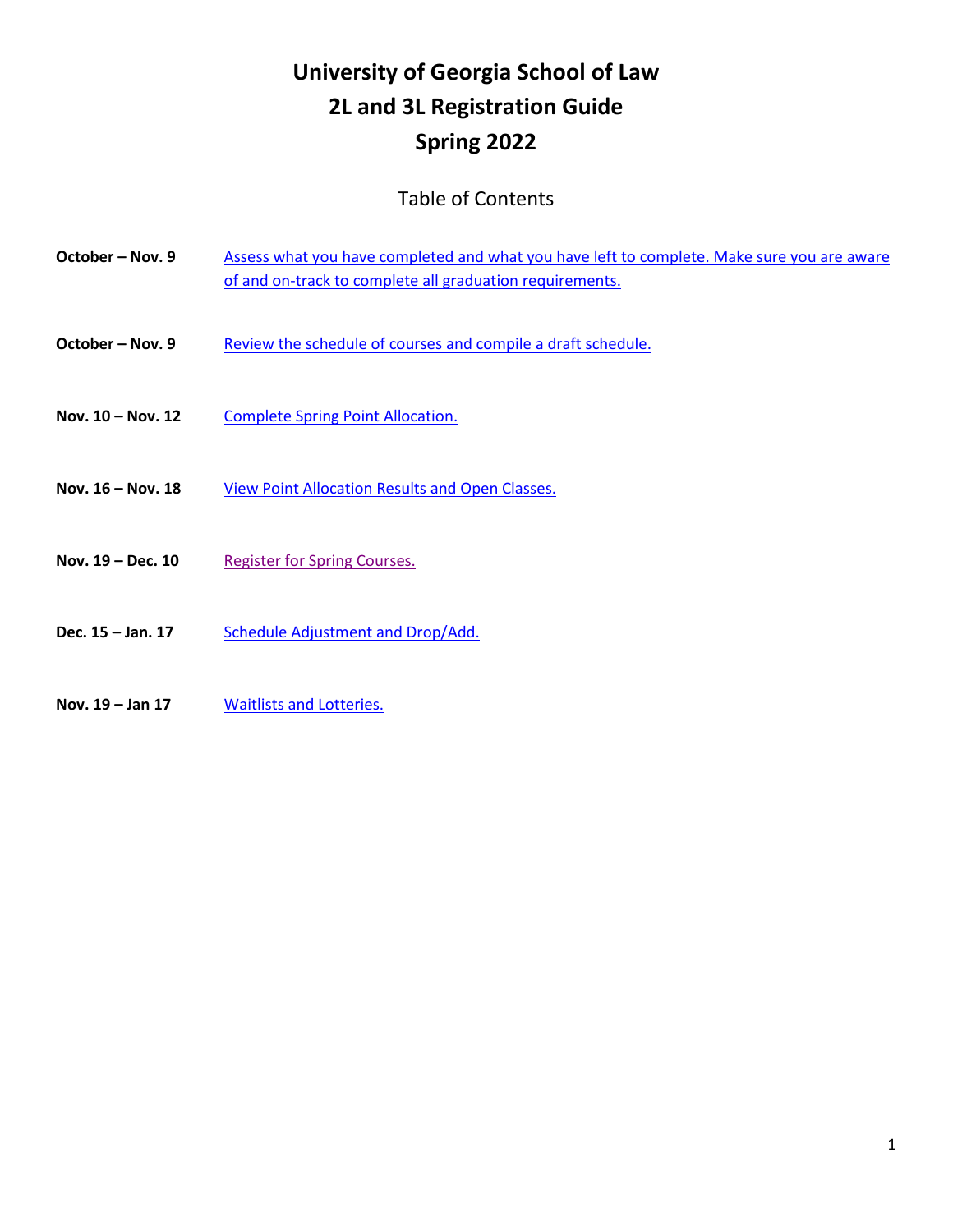<span id="page-1-0"></span>**October – Nov. 9: Assess what you have completed and what you have left to complete. Make sure you are aware of and on-track to complete all graduation requirements.**

- **1. Check your unofficial transcript i[n Athena](http://athena.uga.edu/) and [Degreeworks](https://degreeworks.uga.edu/) against graduation requirements, listed in full in th[e Student Handbook, Part 1, General Requirements for the Juris Doctor Degree.](http://www.law.uga.edu/student-handbook-contents#General%20Requirements%20for%20the%20Juris%20Doctor%20Degree)**
	- a. 88 credit hours, 6 full-time semesters, and 2.0 GPA minimum required for JD
		- i. Credit hour requirement varies for dual degree programs dual degree students should reference the credit hour requirements of their dual degree program.
	- b. Required Coursework (see student handbook linked above for more information):
		- i. First Year Courses
		- ii. The Law & Ethics of Lawyering
		- iii. Writing Requirements
			- 1. 2L Writing Requirement
			- 2. Capstone Writing Requirement
		- iv. Practical Skills Requirement (minimum 6 credit hours) [\(list available here\)](https://www.law.uga.edu/sites/default/files/u611/Practical%20Skills%2007.09.2021.pdf)

# <span id="page-1-1"></span>**October – Nov. 9: STEP 2: Review the schedule of courses and compile a draft schedule.**

- 1. **The Spring 2022 class schedules and exam schedules are available on the [Class Schedules & Registration page.](http://www.law.uga.edu/class-schedules-registration)**
	- a. "Class Schedule" = weekly grid
	- b. "Course List" = list format (includes CRN numbers)
	- c. [Exam Conflicts and Exam Rescheduling](http://www.law.uga.edu/student-handbook-contents#part5)
	- d. [Course Descriptions](http://www.law.uga.edu/course-offerings) (includes pre-requisite information)
		- i. The course's professor may sometimes waive prerequisites or co-requisites. Contact professors directly to request a waiver.
	- e. [Faculty Profiles](http://law.uga.edu/faculty-profiles)

#### **2. Credit Hours**

- a. Spring 2022: Min = 12, Max = 18
- b. A 3L student may take 10 credit hours their last semester, but if you need to be full-time for purposes such as health insurance, financial aid, or VA benefits, you will need to register for a minimum of 12 hours.
- **3. [Faculty Insights for Choosing Courses Videos](http://www.law.uga.edu/faculty-insights-choosing-courses)**

#### **4. The MPRE and the Bar Examination\***

- a. Many students report that completing Law & the Ethics of Lawyering *prior* to taking the MPRE exam is helpful. You can find upcoming MPRE dates on the [NCBE website.](http://www.ncbex.org/exams/mpre/registration/)
- b. [Subjects Test on the Georgia Bar Exam,](https://www.gabaradmissions.org/rules-governing-admission) see Part B, Section 6

## **5. [Supervised Research and Independent Projects](http://www.law.uga.edu/student-handbook-contents#supervised%20research)**

## **6. [Clinics, Externships, & Experiential Learning Programs](https://www.law.uga.edu/clinics-externships-and-experiential-learning-programs)**

*\*All information provided regarding the MPRE and Bar Examination is subject to change. Check the website(s) of individual state bars often for the most up-to-date and accurate information.*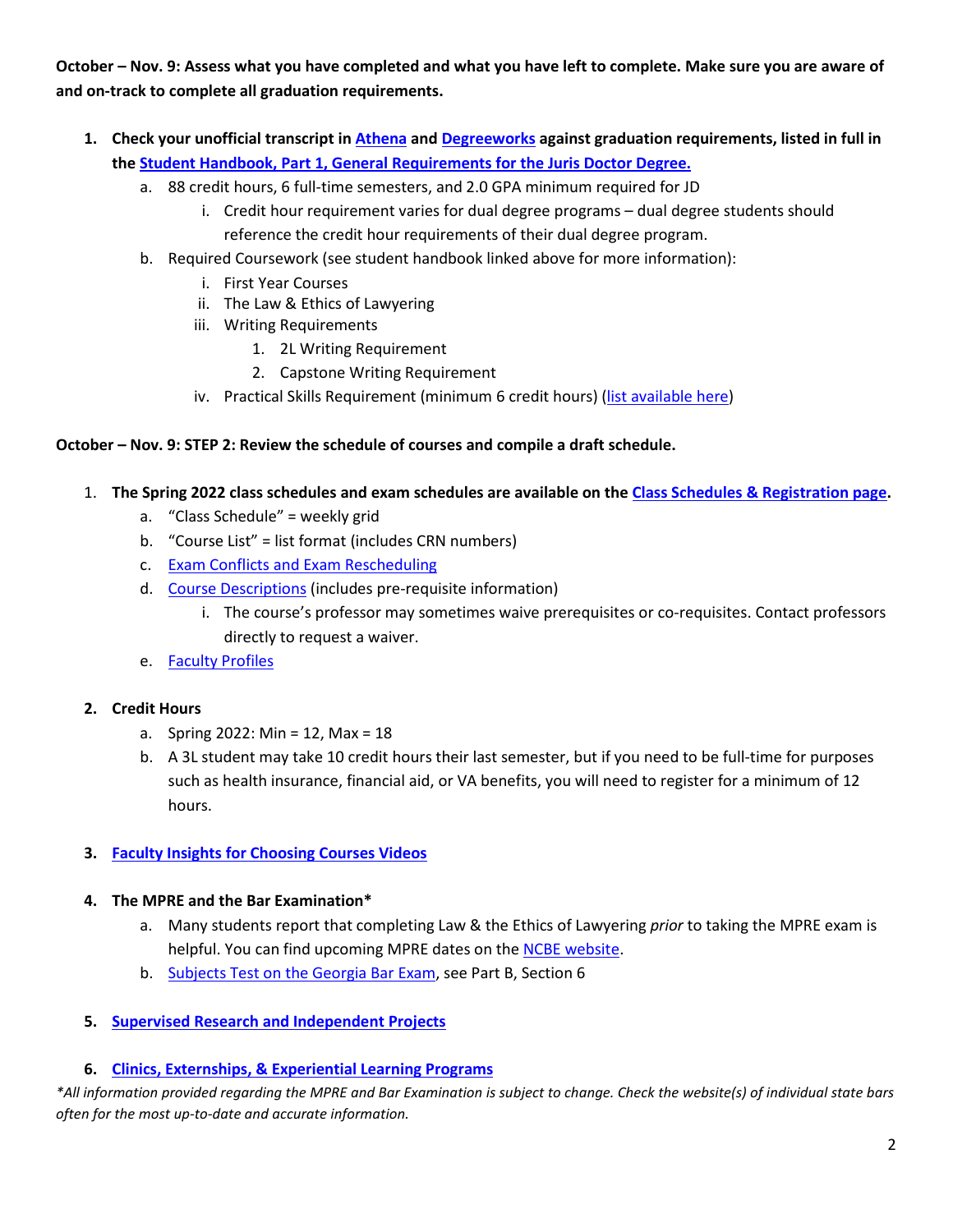# <span id="page-2-0"></span>**Nov. 10 – Nov. 12: Complete Spring Point Allocation.**

**The Point Allocation Period begins at 9:00 am Wednesday November 10, 2021 and ends at 4:00 pm Friday, November 12, 2021. The timing of your point allocation within the designated period is unimportant. No advantage to allocating first. However, you must make your point allocations before the 4:00pm deadline on Friday, November 12.**

# **1. Class of 2022 receives 65 points to allocate. Class of 2023 receives 50 points to allocate.**

- a. Points are not transferrable to other students nor can they be saved for another registration period.
- b. You can bid points on up to 5 courses.
- c. You cannot bid "0" points on a course.
- d. You do not need to allocate points for your assigned 2L Writing Requirement.
- e. You do not need to allocate points for any course for which you have been given permission to participate in through application and/or alternate selection process.

## **2. Best resources to consult when considering how to allocate your points:**

- a. Historical Point Allocation Information
	- i. Point allocation from the previous Spring (Spring 2021), listed on [the Class Schedules &](http://law.uga.edu/class-schedules-registration)  [Registration](http://law.uga.edu/class-schedules-registration) page under Spring 2022.
	- ii. [Point allocation back to 2009](http://digitalcommons.law.uga.edu/semester/)
	- iii. The number of points any given course will require for permission to enroll vary from year-toyear. PREVIOUS POINT ALLOCATION INFORMATION A GUIDE – NOT A GUARANTEE!
- b. Peer Mentors and advice of other upper-class students
- c. Rule of thumb bid the most points on small classes, high-demand classes, and classes that you are most interested in taking. It is easy to become wrapped up in the strategy of point allocation – consult the resources listed, use your good judgment, and let the chips fall as they may.

# **3. Follow the instructions below carefully. Once you submit your point allocation in My Georgia Law it is final and cannot be changed!**

*Please note that the all screenshots shown are only examples. They do not reflect correct information regarding course availability or true point allocation results.*

**4. Login to the [My Georgia Law portal](http://portal.law.uga.edu/) between 9:00 am Wednesday, November 10 and 4:00 pm Friday, November 12 and allocate your points.**



a. Click the "Point Allocation" tab in the top menu.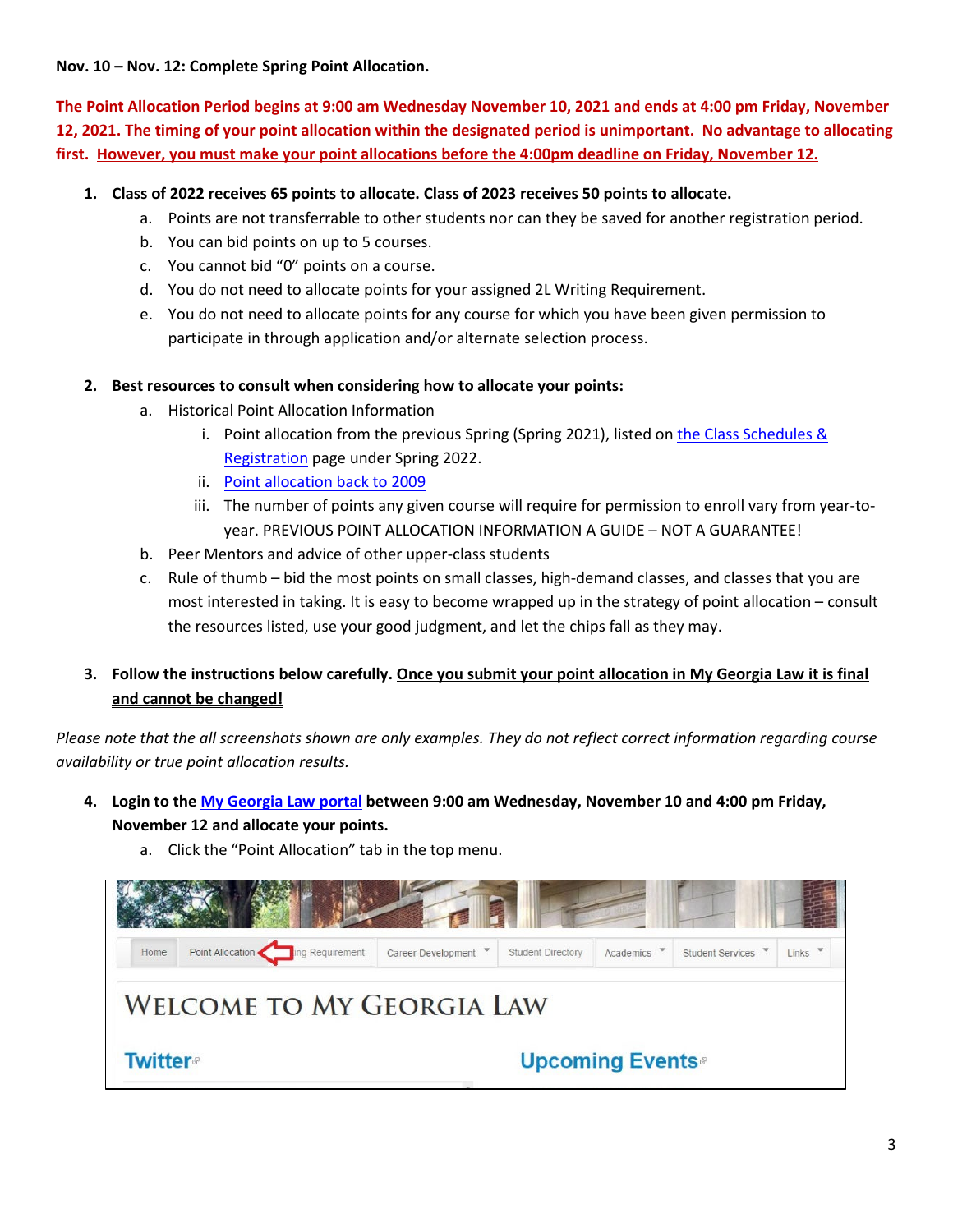b. Select the courses that you wish to allocate points for from the drop-down menu.

c. Assign points and click "Submit".

| POINT ALLOCATION                                                             |                 |  |
|------------------------------------------------------------------------------|-----------------|--|
| Fall 2017 - Test Student - current 1L                                        |                 |  |
| Please review the Registration Guidelines and Procedures ® for instructions. |                 |  |
| See also: Point Allocation History for Fall Semester 2016@                   |                 |  |
| JURI 4210 : 28129 - Corporations - Sachs                                     | ۷.<br>12        |  |
| JURI 4250 : 28229 - Evidence - Dennis                                        | $\mathbf{v}$ 14 |  |
| JURI 4360 : 36907 - Bankruptcy - Baradaran                                   | 6<br>v.         |  |
| JURI 5622 : 39851 - Public Health Law - Khan                                 | 8<br>۷.         |  |
| JURI 4430 : 36912 - Copyright Law - Shipley                                  | $\mathbf{v}$ 10 |  |
| Points Remaining (click number to update):<br> 0                             |                 |  |
|                                                                              | Submit          |  |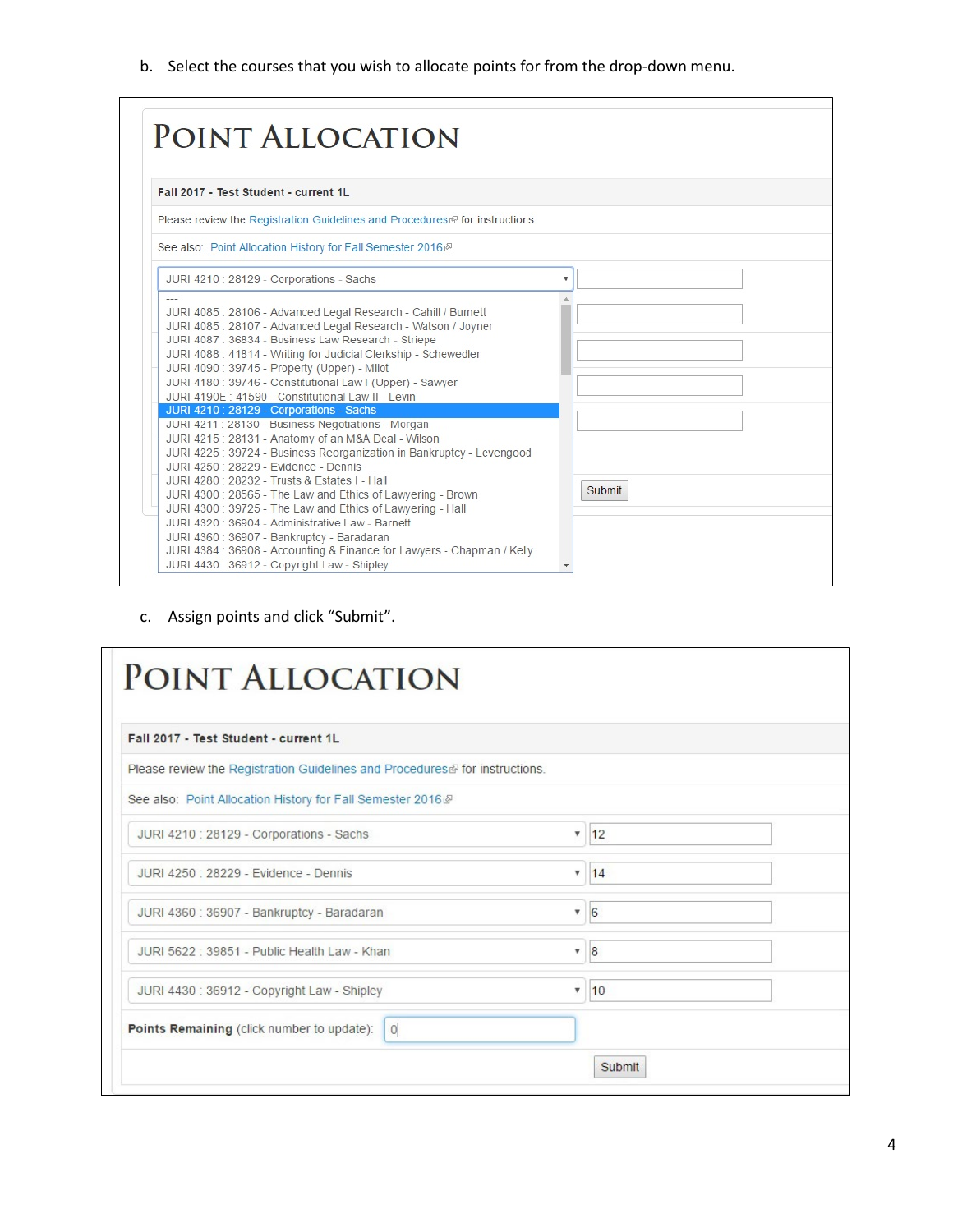d. **Print the confirmation page or take a screen shot and save it.** Check and make sure that CRN numbers, JURI numbers, course names, and professor names are correct.

| Home   | Point Allocation                             | Writing Requirement                                  | Career Development V | Student Directory | Academics <b>V</b> | Student Services | $\mathbf{v}$<br>Links |
|--------|----------------------------------------------|------------------------------------------------------|----------------------|-------------------|--------------------|------------------|-----------------------|
|        |                                              | POINT ALLOCATION                                     |                      |                   |                    |                  |                       |
|        |                                              |                                                      |                      |                   |                    |                  |                       |
|        | Fall 2017 - Test Student - current 1L        |                                                      |                      |                   |                    |                  |                       |
|        |                                              | Thank you. Your point allocation has been submitted. |                      |                   |                    |                  |                       |
| Course |                                              |                                                      |                      |                   |                    |                  | Points                |
|        | JURI 4210 : 28129 - Corporations - Sachs     |                                                      |                      |                   |                    |                  | 12                    |
|        | JURI 4250 : 28229 - Evidence - Dennis        |                                                      |                      |                   |                    |                  | 14                    |
|        | JURI 4360 : 36907 - Bankruptcy - Baradaran   |                                                      |                      |                   |                    |                  | 6                     |
|        | JURI 5622 : 39851 - Public Health Law - Khan |                                                      |                      |                   |                    |                  | 8                     |
|        | JURI 4430 : 36912 - Copyright Law - Shipley  |                                                      |                      |                   |                    |                  | 10                    |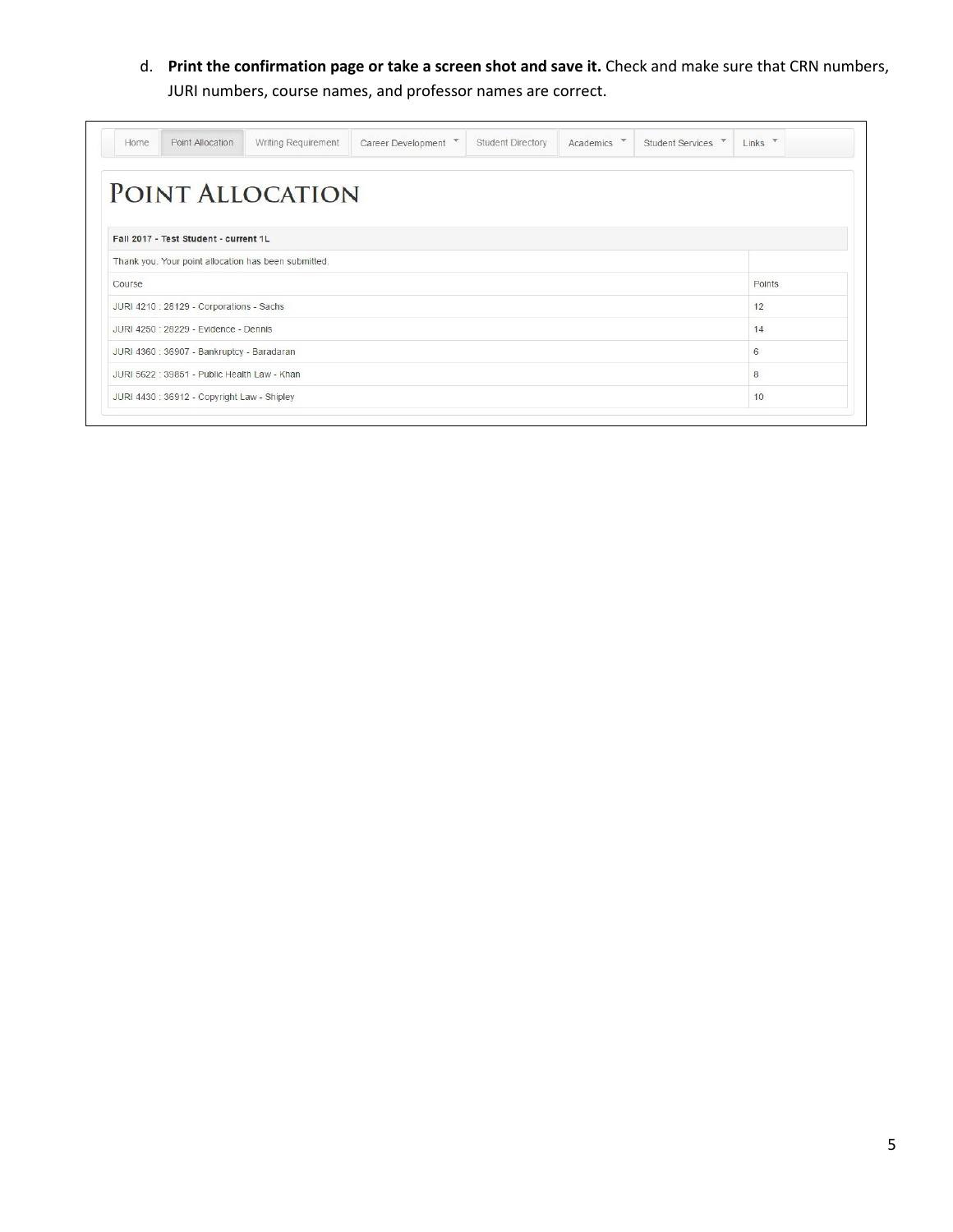<span id="page-5-0"></span>*Please note that the all screenshots shown are only examples. They do not reflect correct information regarding course availability or true point allocation results.*

| Home   | <b>Point Allocation</b>                      | Writing Requirement | Career Development V | <b>Student Directory</b> | Academics V          | $\overline{\phantom{a}}$<br><b>Student Services</b> | $Links$ $\rightarrow$ |  |  |
|--------|----------------------------------------------|---------------------|----------------------|--------------------------|----------------------|-----------------------------------------------------|-----------------------|--|--|
|        |                                              |                     |                      |                          |                      |                                                     |                       |  |  |
|        |                                              | POINT ALLOCATION    |                      |                          |                      |                                                     |                       |  |  |
|        |                                              |                     |                      |                          |                      |                                                     |                       |  |  |
|        | Fall 2017 - Test Student - current 1L        |                     |                      |                          |                      |                                                     |                       |  |  |
| Course |                                              |                     |                      |                          |                      | <b>Status</b>                                       |                       |  |  |
|        |                                              |                     |                      | Points                   |                      |                                                     |                       |  |  |
|        |                                              |                     |                      | 12                       |                      |                                                     |                       |  |  |
|        | JURI 4210 : 28129 - Corporations - Sachs     |                     |                      |                          |                      | Waitlist, not eligible to register                  |                       |  |  |
|        | JURI 4250 : 28229 - Evidence - Dennis        |                     |                      | 14                       | Eligible to register |                                                     |                       |  |  |
|        | JURI 4360 : 36907 - Bankruptcy - Baradaran   |                     |                      | 6                        | Eligible to register |                                                     |                       |  |  |
|        | JURI 5622 : 39851 - Public Health Law - Khan |                     |                      | 8                        | Eligible to register |                                                     |                       |  |  |

- **1. Point allocation results will become available in the My Georgia Law Portal on or before April 16. An announcement will be sent via listserv when results are available. Click the "Point Allocation" tab in the top menu.**
	- a. When you view your point allocation results, one of three results will show:
		- i. "Eligible to Register" = you allocated enough points to "win" a spot in that class. You are permitted to enroll in that class during Registration.
		- ii. "Waitlist, not eligible to register" = you did not allocate enough points to "win" a spot in this class. You are not permitted to enroll in that class during Registration. You are on the waitlist.
		- iii. "Not eligible to register" means you did not allocated enough points to "win" a spot in this class nor did you allocate enough points to be placed on a waitlist.
- **2. "OPEN" classes are classes that did not fill during point allocation. YOU MAY ADD ANY "OPEN" CLASS DURING REGISTRATION, REGARDLESS IF YOU ALLOCATED POINTS TO THE "OPEN" CLASS.**
	- a. Look at the Course List for info on which classes are "OPEN". Course List on the Class Schedules and [Registration page.](http://law.uga.edu/class-schedules-registration) The last column lists:
		- i. "Closed" or "Permission Only" = either filled during point allocation or require special permission to register.
		- ii. "OPEN" = you can add that class during registration without any additional permissions during registration
			- 1. Most students do not "Win Bid" on every class for which they allocate points. Use "OPEN" classes to replace those courses for which you are not eligible to register for through point allocation.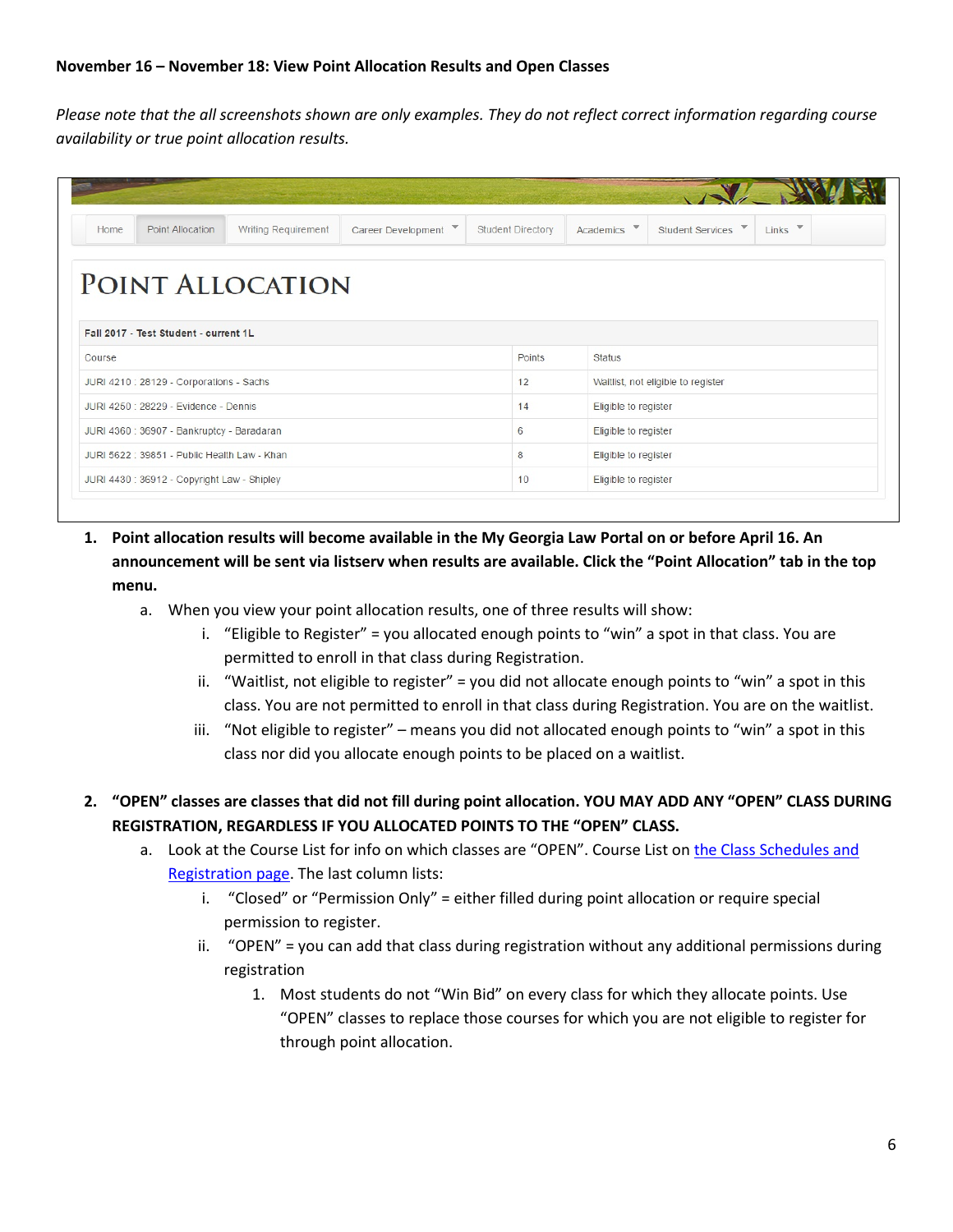<span id="page-6-0"></span>**November 19 – December 10: Register for Spring Courses**

**Registration begins Friday, November 19 and ends at 4:00 pm Monday, December 10.**

**The timing of your registration within the designated period is unimportant. No advantage to registering first. However, you must register before the 4:00pm deadline on Monday, December 10. If you do not register for your classes in Athena prior to the deadline eligibility based on point allocation expires. No exceptions.**

- 1. **Gather CRN numbers for the courses you plan to register for from the** relevant Course List, listed on the [Class](http://www.law.uga.edu/class-schedules-registration)  [Schedules & Registration page.](http://www.law.uga.edu/class-schedules-registration)
	- a. CLINICAL COURSES HAVE 2 RELEVANT CRN NUMBERS. One for lecture/seminar portion of the course, and one for the clinical/work placement portion. YOU MUST REGISTER FOR BOTH CRNS. YOU MUST REGISTER EQUALLY FOR BOTH CRNS.
		- i. For example, you cannot register for 2 hours of the lecture/seminar CRN and 3 of the clinical/work placement CRN - you must register for 2.5 and 2.5. Total number of hours will vary, but no matter how many hours, THEY MUST BE SPLIT EQUALLY.
- **2. Check th[e Course Schedules and Updates page](http://law.uga.edu/2015-2016-course-and-schedule-updates) for changes/updates to the schedule you may have missed.**
- **3. Registration Advice and FYI**
	- a. Register at [athena.uga.edu.](http://www.athena.uga.edu/) Click "Login to Athena".
	- b. Check for "Flags". Flags result from failure to fulfill an obligation (e.g., failure to pay a parking ticket or other University-related fine or bill. A flag must be removed by the appropriate University official before you can register. You can check for flags by clicking on the "Student Records" tab in the main Student menu.
	- c. Then enter the CRN numbers of each class you want to add for that term in the boxes at the bottom of the screen under the "Add Classes Worksheet" header, click "Submit Changes". **DO NOT SEARCH COURSES BY JURI NUMBER, ENTER CRN NUMBERS**. Searching by JURI number can easily result in an incorrect registration!
	- d. Are you taking a clinic, externship, or project with variable credit hours? In Athena, select the "Schedule and Options" section to make changes to the credit hours. See: [https://reg.uga.edu/enrollment-and](https://reg.uga.edu/enrollment-and-registration/registration/Adjusting_Credit_Hours_on_a_Variable_Hour_Course.pdf)[registration/registration/Adjusting\\_Credit\\_Hours\\_on\\_a\\_Variable\\_Hour\\_Course.pdf](https://reg.uga.edu/enrollment-and-registration/registration/Adjusting_Credit_Hours_on_a_Variable_Hour_Course.pdf)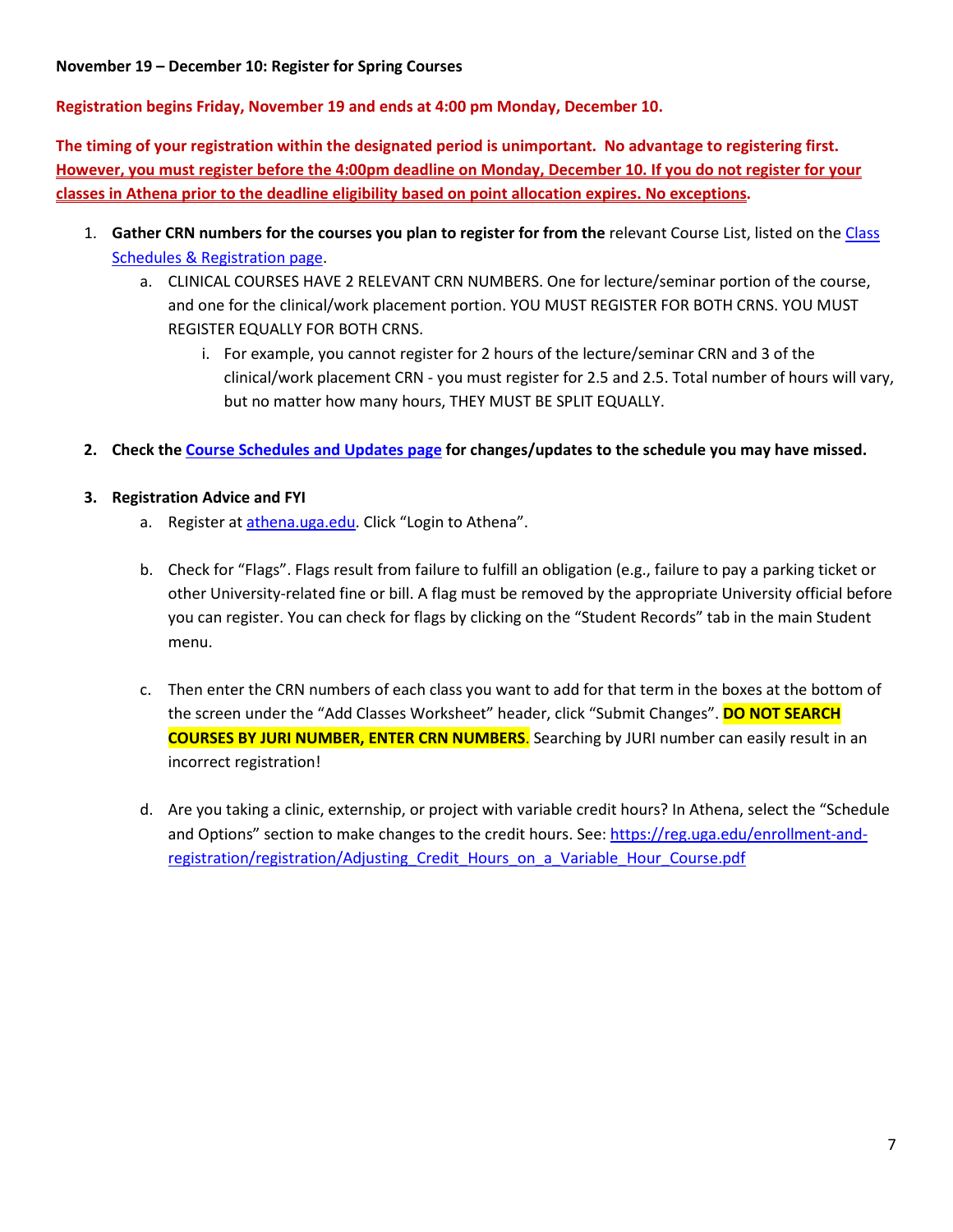| ← Personal Information   Student   Financial Aid   Faculty Services                                                |                                                                                                                                                          |                                                                                                                                  |       |                         |                                                                                                                                                                                                                                | PFind a page                                                  |
|--------------------------------------------------------------------------------------------------------------------|----------------------------------------------------------------------------------------------------------------------------------------------------------|----------------------------------------------------------------------------------------------------------------------------------|-------|-------------------------|--------------------------------------------------------------------------------------------------------------------------------------------------------------------------------------------------------------------------------|---------------------------------------------------------------|
| Add or Drop Classes<br>⊛                                                                                           | Home > Student > Registration > Change Class Options > Add or Drop Classes                                                                               |                                                                                                                                  |       |                         |                                                                                                                                                                                                                                | 810170242 Paula McBride<br>Fall 2014<br>Aug 06, 2014 03:50 pm |
| To add a class, enter the Course Reference Number (CRN) in the Add Classes section.                                | To drop a class, use the options available in the Action pull-down list.<br>To view available classes and their CRNs, use the class search button below. |                                                                                                                                  |       |                         |                                                                                                                                                                                                                                |                                                               |
| <b>Current Schedule</b><br><b>Status</b><br>**Web Registered** on Aug 04, 2014 None                                | <b>Action</b>                                                                                                                                            | CRN Subj Crse Sec Level Cred Grade Mode<br>▼ 82452 EADU 9000 0 Doctoral 3.000 Satisfactory/Unsatisfactory Doctoral Research List | Title | <b>Course Materials</b> | CRNs of co-requisite courses must be entered in the worksheet at the same time. MPORTANT NOTE: Once you drop a co-requisite, for example, a lab to match a lecture, Athena will also drop the corresponding co-requisite cours |                                                               |
| Total Credit Hours: 3.000<br><b>Billing Hours:</b><br>Minimum mours:<br>0.000<br>Maximum Hours:<br>18,000<br>Date: | Aug 06, 2014 03:50 pm                                                                                                                                    |                                                                                                                                  |       |                         |                                                                                                                                                                                                                                |                                                               |
| <b>Add Classes Worksheet</b>                                                                                       |                                                                                                                                                          |                                                                                                                                  |       |                         |                                                                                                                                                                                                                                |                                                               |
| Submit Changes Class Search Reset                                                                                  |                                                                                                                                                          |                                                                                                                                  |       |                         |                                                                                                                                                                                                                                |                                                               |

- e. You can continue to drop and add courses on the above screen at any time during the Registration, Schedule Adjustment, and Drop/Add periods.
	- i. If you are attempting to add an "OPEN" class and you receive an error message, contact the Law Registrar, Dr. Paula McBride [\(mcbride1@uga.edu\)](mailto:mcbride1@uga.edu) for assistance.
	- ii. Rely on the information listed in the Course List regarding # spots available in a class, not Athena. Information in Athena regarding spots available in a course is not always up to date.
- f. When you are done adding classes, go back to the Registration menu. Click "Student Detail Schedule" to double check that your schedule is correct. Print this page or take a screen shot for your records.

| <b>ATHENA</b>                                       |                                                                                               |                                                                           |                                                                                                                                      |                                                                                                      | Sign Out + Help    |  |
|-----------------------------------------------------|-----------------------------------------------------------------------------------------------|---------------------------------------------------------------------------|--------------------------------------------------------------------------------------------------------------------------------------|------------------------------------------------------------------------------------------------------|--------------------|--|
| <b>Welcome</b><br>Home $>$ Student $>$ Registration | to the new Athena!                                                                            |                                                                           |                                                                                                                                      |                                                                                                      | $\rho$ Find a page |  |
| Personal Information                                | Student                                                                                       | <b>Financial Aid</b>                                                      |                                                                                                                                      |                                                                                                      |                    |  |
|                                                     | Registration<br>Check your registration status,<br>class schedule, and add or drop<br>classes | <b>Student Records</b><br>۰<br>View your holds, grades and<br>transcripts | <b>Student Account</b><br>▼<br>Fall 2014 balances are due<br>August 8, 2014. Financial Aid will<br>not be reflected until late July. | <b>My Programs</b><br>View and change your majors,<br>minors, certificates and areas of<br>emphasis. |                    |  |
|                                                     | <b>B</b> Select Term                                                                          | Add or Drop Classes                                                       | <b>E</b> Look Up Classes                                                                                                             |                                                                                                      |                    |  |
|                                                     | Change Class Options                                                                          | Week at a Glance                                                          | <b>Student Detail Schedule</b><br>œ                                                                                                  |                                                                                                      |                    |  |
|                                                     | Registration Status<br>■ Waive/Add Optional Fees                                              | Active Registration                                                       | Registration History                                                                                                                 |                                                                                                      |                    |  |